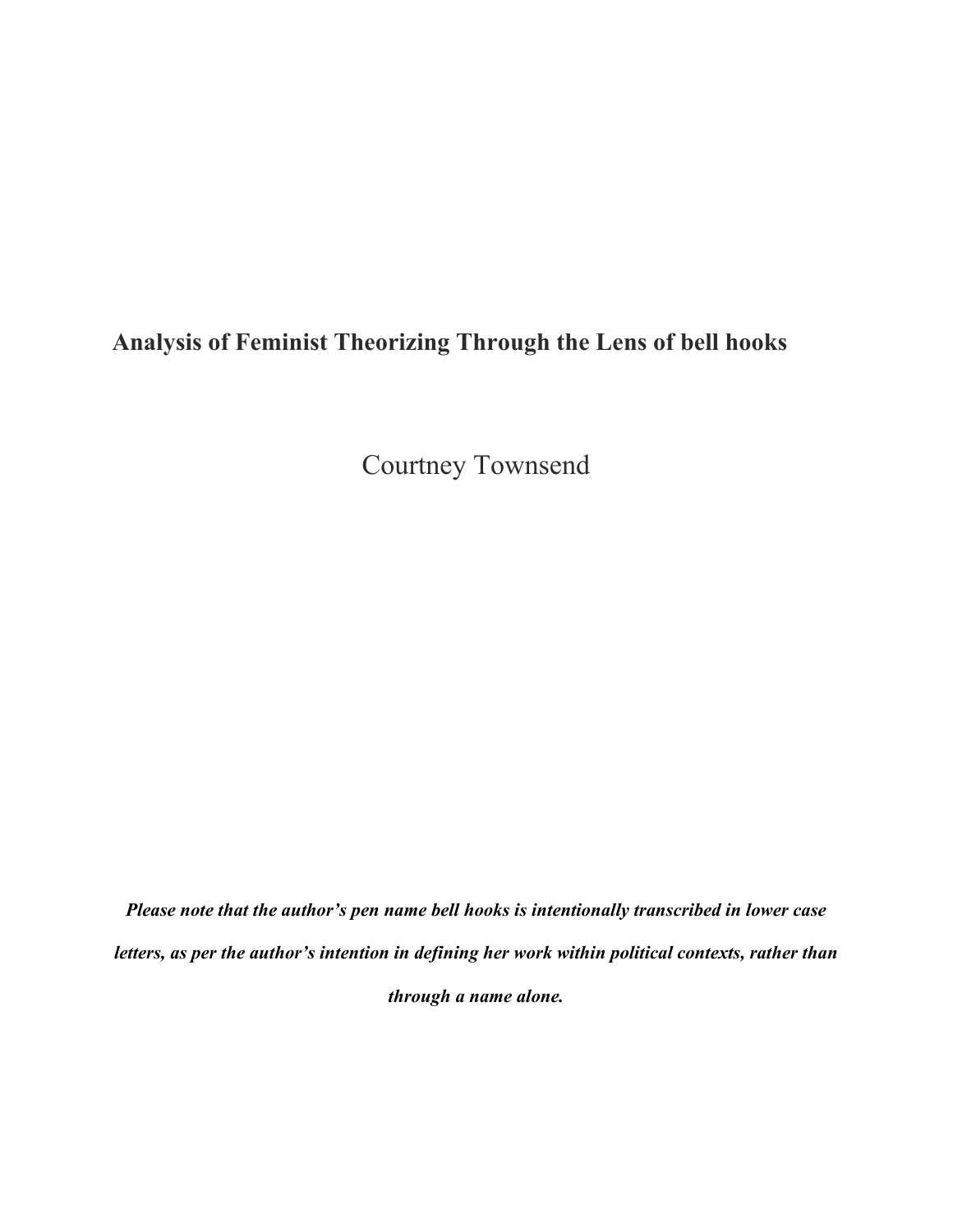Discussions leading to a redefining and a reconceptualizing of what signifies feminist theorizing are presented in the essay titled *Theory as Liberatory Practice* (hooks, 1991), in which dialogue and self-reflection provide healing through the conduit of critical thought. Through the examination of deeply personal experiences, beginning with early childhood, in which the author was executing theory, perhaps without realizing it, moving into conversing with women in her community, as well as incarcerated Black men unlearning the sexism which has plagued them, hooks outlines an experience of theorizing which emerges as a central development in making sense of the world and one's purpose in it. Realities related to oppression and exclusion within academic spheres due to socially constructed realities, such as gender, sexual orientation, race and socioeconomic status, become vital places of exploration in which intersectionality emerges within hooks personal lived experience, revealing the power of critical thought. hooks draws the reader into contemplating the experience and accessibility of theorizing removed from academia, which it is largely relegated to, resulting in a lack of access. However, it is these repressive social forces which create borders of 'those who can' and 'those who cannot' which feminist discourse has sought to liberate. Consequently, feminism exists as a political movement "which seeks freedom for all those who are oppressed" (Biana, 2020, p. 17; Henry, Dicker & Piepmeier 2003, p. 8), not only women.

Sium and Ritskes (2013) discuss the energy which exists in theorizing through modalities such as oral dialogue and storytelling, which they consider a redefining of intellectual thought and its legitimacy, while the practice exists as imperative to resistance and sovereignty within post-colonial frameworks. "Scholarship" they argue, "is a process that begins with the self" (p. iv). hooks suggests the act of talking can be a form of resistance as well as political action, and to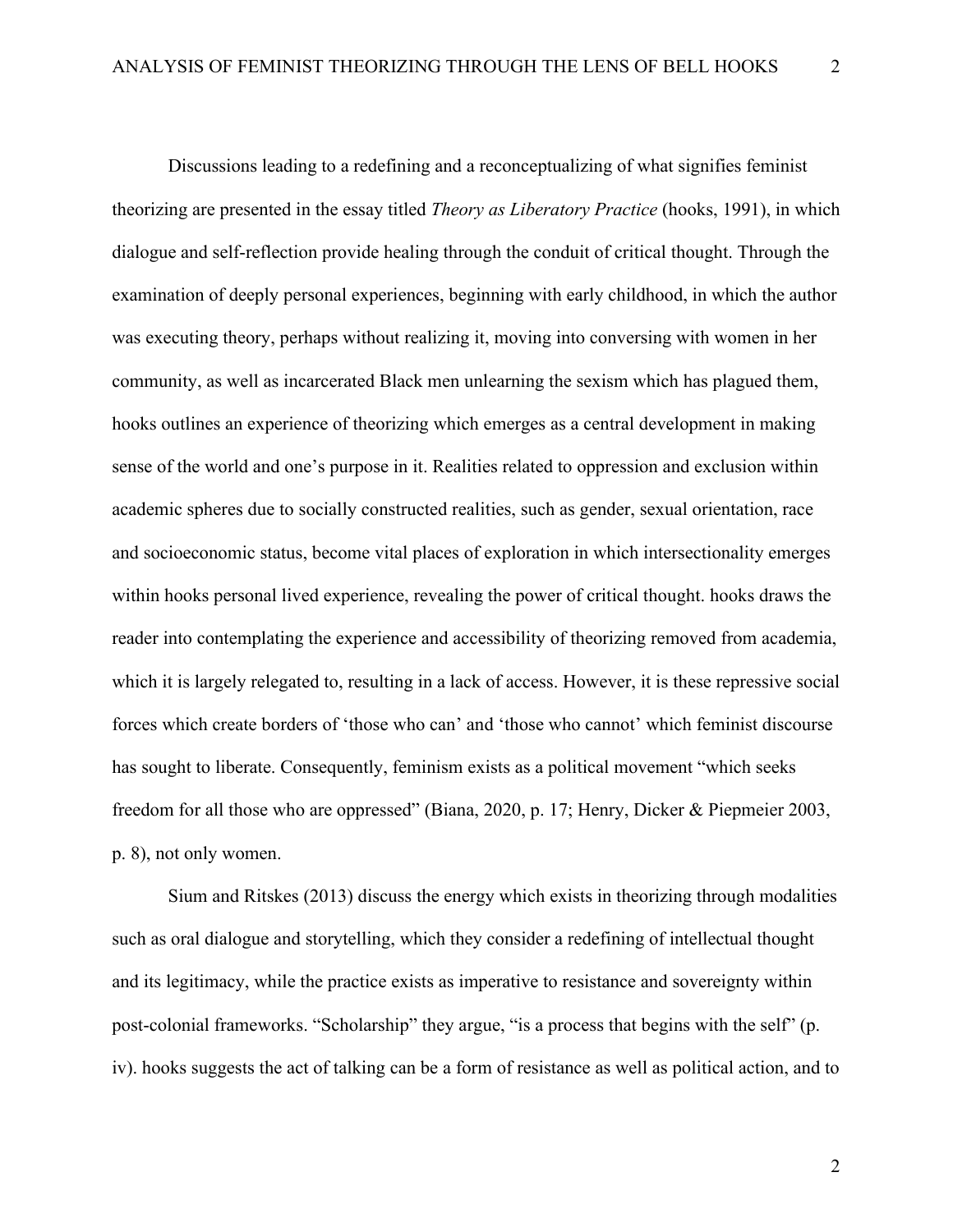do so is to engage in theorizing which is potentially free from the societal divisions, authorities, and assumptions about knowledge which permeate academia. It is in this experience, where the "commodification of feminism" (hooks, 1991, p. 9) does not exist, and where the goal of transforming consciousness occurs. The conversations which occur outside of academic classrooms may be considered revolutionary, as well as vital to theory, action and purposeful outcomes. hooks considers words synonymous with actions, and thus they understand the collective struggle to discuss and move through relative issues without censorship or interruption from institutions which in itself is a "subversive practice" (p. 6). Such engagements can be just as relative to one's sense of worth and identity, as well as collective struggles related to liberation. Similarly, Mohanty (2003) draws on feminist concepts arguing that the ultimate goal of any education is to experience liberation (p. 200). Mohanty states "Analysis begins from and is anchored in the place of the most marginalized communities of women – poor women of all colors in affluent and neocolonial nations…" (p. 231). Furthermore, Mohanty identifies the importance of theory and accessible education as a medium for linking personal experiences with collective and historical realities (p. 184).

Collins (2000) expresses that a substantial amount of the academic education she obtained was designed to alienate her from communities of origin, family, and even her own self in order to produce "credible intellectual work" (p. vii). Consequently, through awareness and deconstruction, Collins was able to observe the struggles of Black women accurately and respond with her own theory. hooks argues that theorizing in this form allows individuals to comprehend their realities, including harmful experiences, and injustice, and to challenge social norms and worldviews which continue to allow such realities. In her essay, hooks reveals that theory can exist as a form of liberation as well as a safe place to 'mediate' in an effort to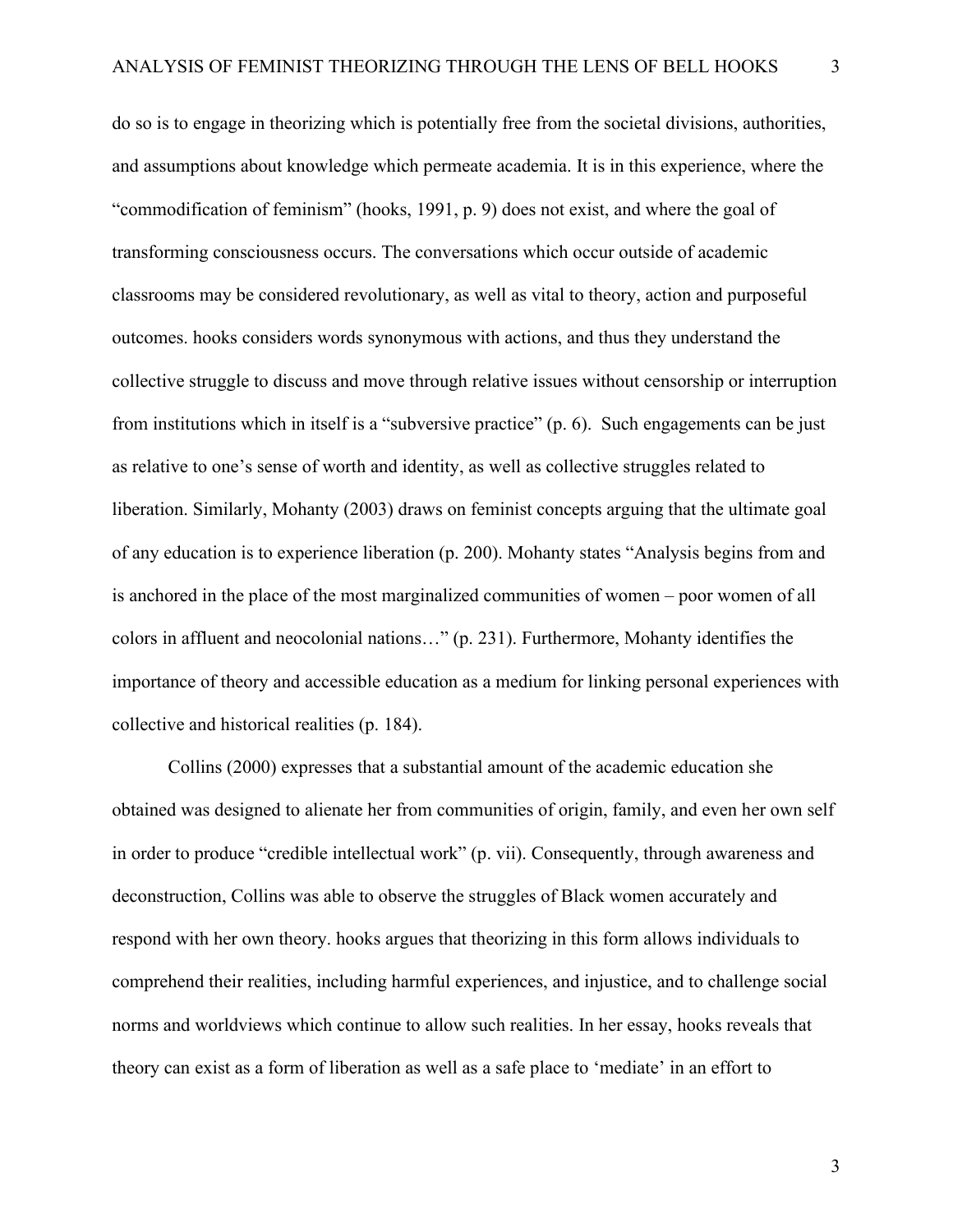understand why life occurs the way it sometimes does. Such perspectives offer a deeply therapeutic and enlightening experience which likely could not be obtained within academia.

Sandoval (1991) argues that the potential for liberatory experience as theorized through women of color has the possibility to be embraced as a point of "departure and a method for transforming repressive" social realities (p. 6), aligning with hooks' personal experience. Moreover, there is the suggestion that individuals must connect to their experiences and access relatable practices in tangible ways, and thus potentially experience forms of liberation combined with awareness and lived change. This leads into consideration that many individuals who arrive at theorizing or participation in social movements have a lifetime of struggle and pain behind them, prompting an examination of alternative modes of education as well as an expansion on theoretical content. hooks inquires as to why feminist discourse is not more accessible to wider demographics, particularly children of color, when it has evidentially transformed beliefs and values of prisoners. hooks asserts that locating theory and integrating it are vital prior to undergoing "years of emotional assault" (p. 10). The author persuasively reveals how theorizing is a process in the search for belonging and a sense of 'home,' as critical thought processing is intertwined with emotional pain and discomfort, while moving towards 'wholeness' and a sense of worth. Indeed, hooks states that theory itself is not innately liberating or healing unless there is a conscious intention to do so (p. 2).

hooks determines through her essay that critical reflection and dialogue with self and others can be equally if not more "engaging in feminist struggle" (p. 3), than academic discourse or political action as such reflections and dialogues are often removed from the 'forces that be' which attempt to define, control, and interpret others' experiences for a separate agenda, while sustaining hierarchal realities. hooks stresses throughout her essay that discussion and relevant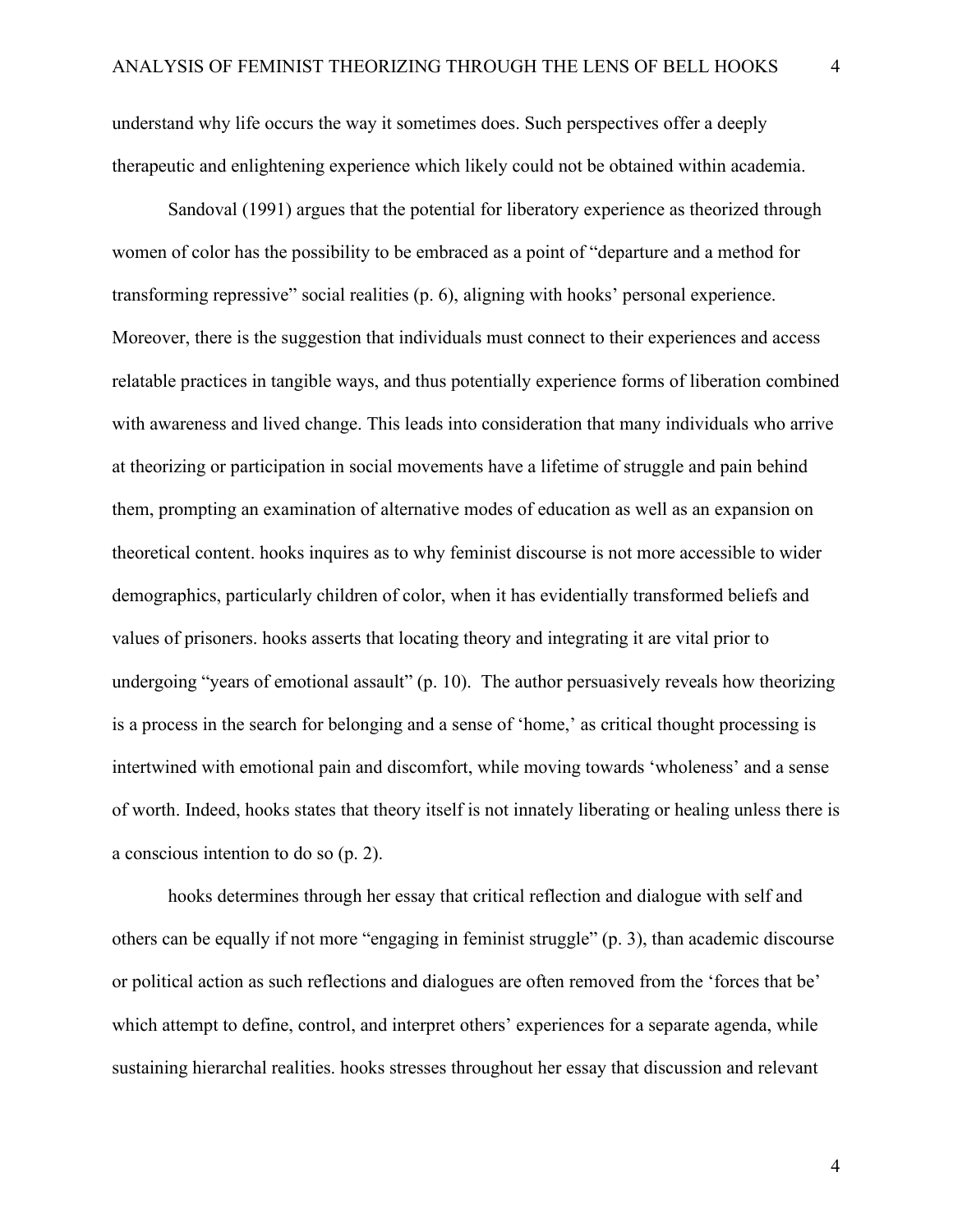bodies of work which include real women living various realities, whether traditionally educated or not, (as opposed to solely engaging in academic rhetoric and analysis) are the fabric which is woven into the feminist struggle and cannot be underestimated. hooks argues that work originating from marginalized women which promotes feminist practice is often delegitimized within academia (p. 4), particularly if the work is written in a form which renders it accessible to a broader public. This argument is effective in providing perspective to what constitutes theorizing, which hooks presents as accessible to anyone, anywhere with an experience to share. The lived realities of women, particularly in oppressive and marginalized realities, contribute to the foundations of feminist, racial, and gender discourse, and such voices must be acknowledged and included. Furthermore, any theory "that cannot be shared in everyday conversation cannot be used to educate the public" (p. 5). Theorizing in its purest form is the development of modes that allow a perceiving of the world through the lenses of the "scapegoated, marginalized, enslaved, and colonized" (Sandoval, 1991, p. 34) in an attempt to make sense of reality.

hooks invites the reader to imagine critical conversations and the transformative power of theorizing that is removed from academic settings and is also accessible, juxtaposing a woman immersed in the discourse and norms of academia while not identifying, resulting in a traumatic experience not dissimilar from various forms of abuse. Inevitably, such women's experience of humiliation and a "stripping away of value occur" (p. 5), revealing hypocrisy within feminist study. hooks raises the fundamental question of the value of feminist theory if it "literally beats (women) down" (p. 5), informing a corporeality which places the entire body of women's studies into question. Therefore, according to hooks, if women on the margins who inform feminist discourse cannot access the knowledge and empowerment, then the current reality of legitimizing women's studies through the "eyes of the ruling patriarchy" (p. 5) will never result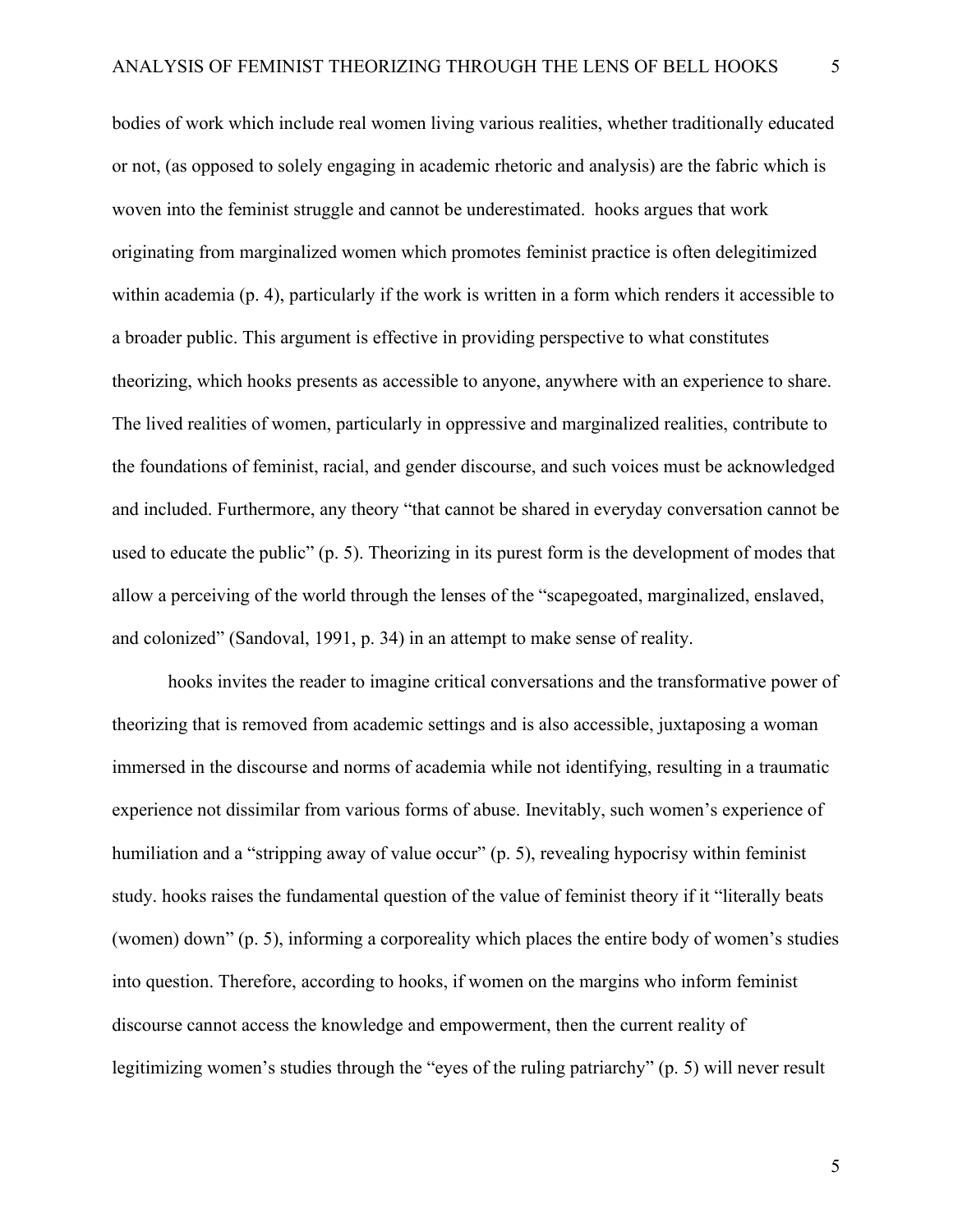in the advancement of feminist struggle. It is this reality that hooks effectively expresses, revealing the gap between theory and practice and moreover how theorizing can exist and be accessed in more wholistic and expansive forms, resulting in activism in a room, or out on the streets. It is the "personal testimony and personal experience" (p. 8) that provides the foundation for liberatory feminist theory.

## **Conclusion**

*Theory as Liberatory Practice* asks the reader to consider not only the lived realities of a woman of color, but also the power of theorizing and accessing it in a way that allows for transformation and integration. The reader is left at the end of hooks essay with the opportunity to use critical thinking and discussion as tangible tools for addressing lived realities, despite meeting resistance and dismissal within the contemporary academic world. hooks extends the significance of oral transmission as equally if not more vital than the written word in contributing to change, offering a reminder that private and community conversations cannot be underestimated in their momentum and function. Such pedagogies, for example, have existed among Indigenous communities for thousands of years effectively and speak to the multidimensional witnessing and experiencing of knowledge which must move beyond the Eurocentric values inherent within contemporary academia. "We must recognize stories as acts of creative rebellion" (Sium, Ritskes, 2013, p. v), which occupy space in the dismantling of oppressive realities as well as decolonization. Transformation exists in greater social spheres undoubtedly, but also in oral experiences and transmission. It is through diverse feminist discourse and theorizing that radical worldviews can be developed, in which realities such as racism, classism and sexism can change (Koyama, 2001, p. 259).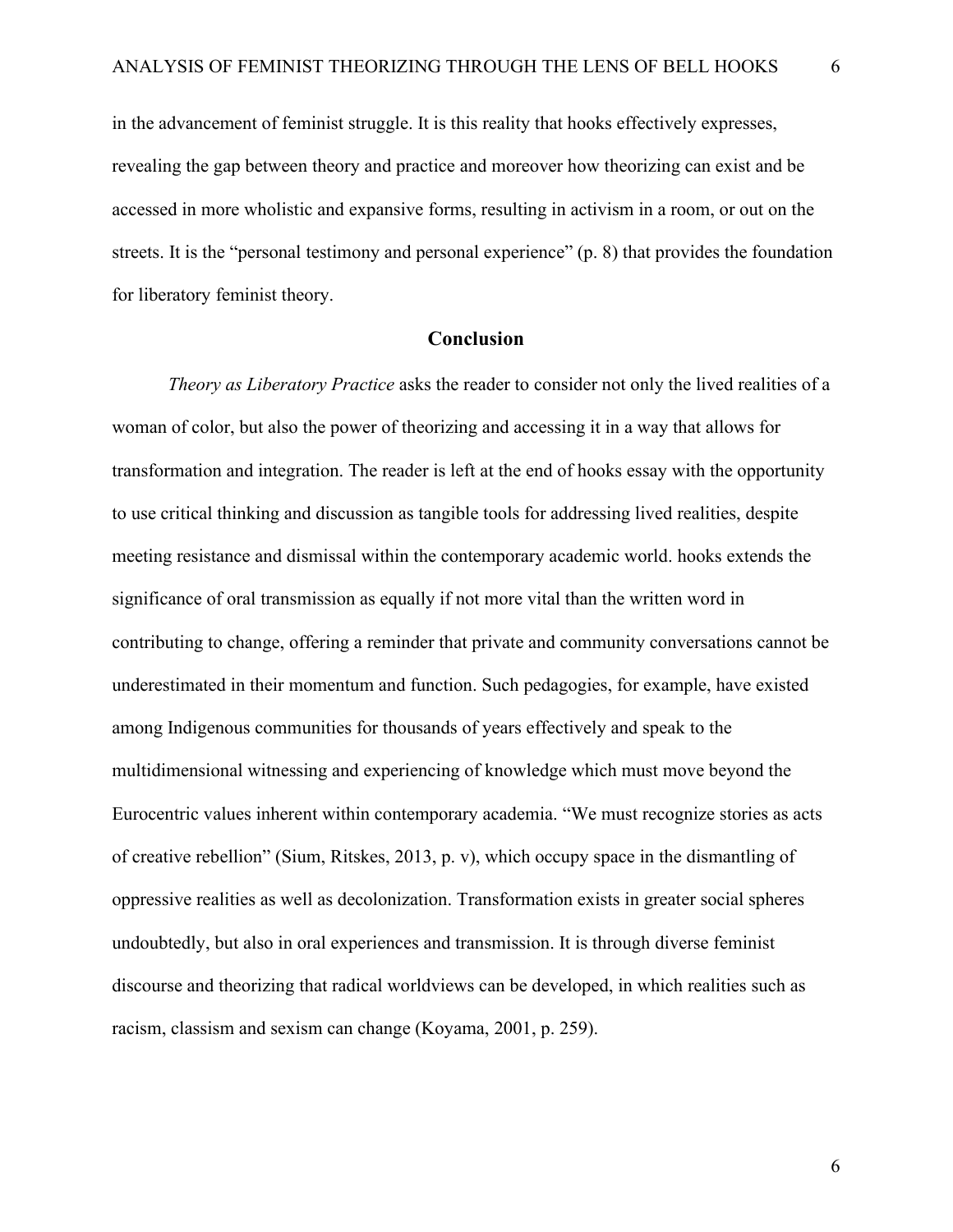For theorizing within feminist frameworks to be grounded in the lived realities of women that it seeks answers for, women of all realities must be included. Individuals with less power within society such as non-heteronormative identities, as well as people of color are essential in feminist theorizing to progress towards comprehensive movement and organizing, and ultimately liberation. The popular phrase *the political is personal* becomes relevant, as the personal experiences of women's lives are shaped by the social forces at economic, cultural and political levels. Therefore, to accurately engage in theorizing and potentially create new feminist theory and thought which contributes to women's lives in a meaningful way, the daily lived realities of people who have been historically excluded from participating in and contributing to academic knowledge become vital, while conversations in rooms or on the streets remain fertile ground for the greater feminist movement.